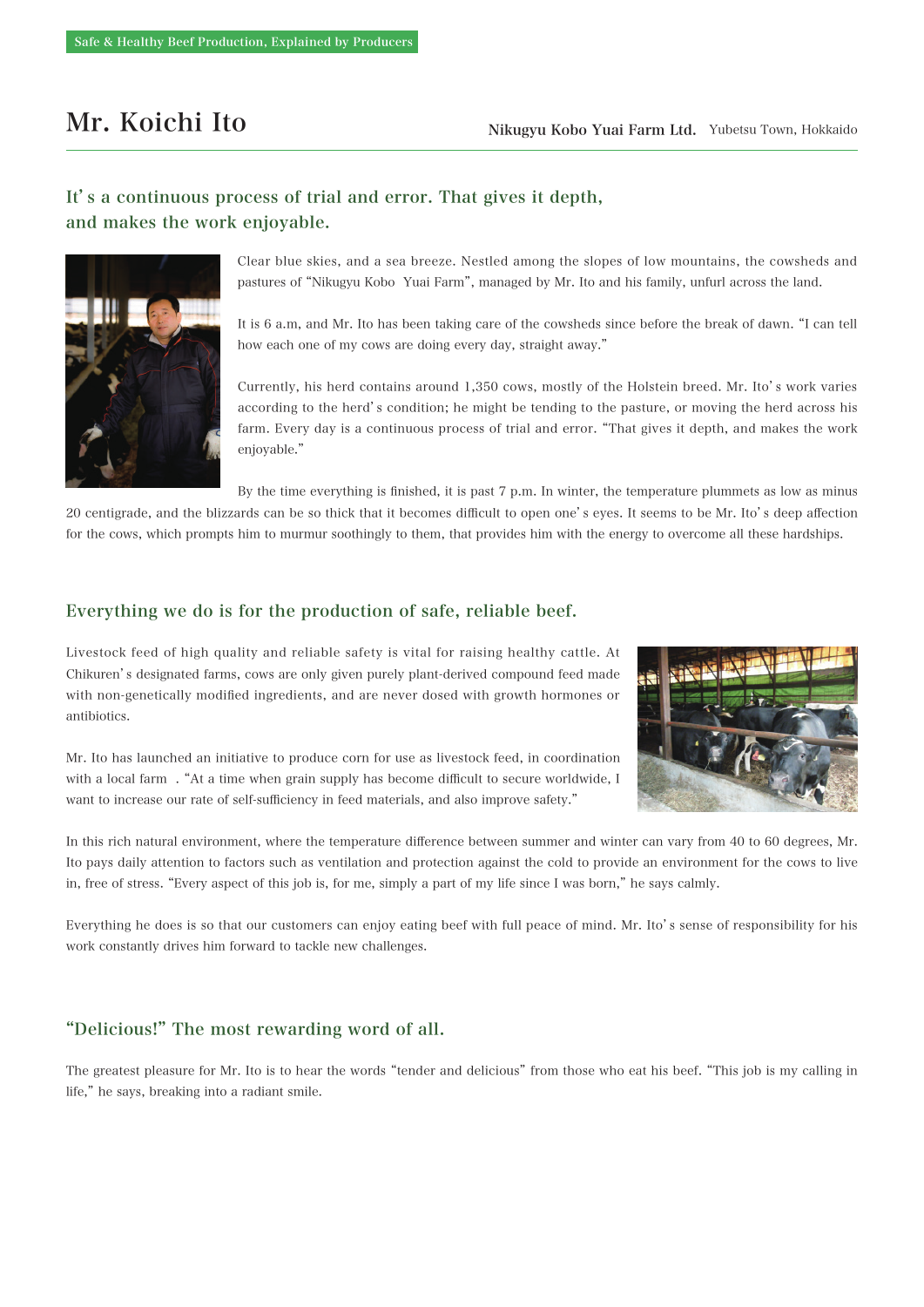## It's been constant trial and error over 25 years. But even so, I love this job.



I've been doing this job for 25 years. Raising cattle is difficult work, so I spent the first five years in a total blur. I feel glad that I've become able to stop worrying so much, and not feel exhausted when it gets hard.

It's a continuous process of trial and error to raise healthy cattle, and to improve even more. Feed is the aspect I pay the most attention to. If the cows eat too much, it places strain on their stomachs.

I firstly give them dried pasture grass, and then afterwards give them grain-based feed. Although that means my work is doubled, by giving the grass first, I'm able to reduce the burden on the cows' stomachs.

The feed is non-genetically modified, purely plant-derived compound feed. That's all I use. Of course, I don't give them any growth hormones or antibiotics, either.

By doing things like installing two water troughs per block, and putting plenty of bedding on the floor, I take care to create an environment where the cows feel as little stress as possible. I also keep music playing in the cowsheds, you know.

I work 365 days a year, with no days off. I can't go on vacation. But I'm surrounded by amazing nature here, so every day feels like a holiday resort (Mr. Ota laughs).

There are hard parts, but when all's said and done, I do love this job. If I can eat my dinner surrounded by my family, including my grandkids, and find enough time to ride my beloved truck and motorbike, then I'm happy.